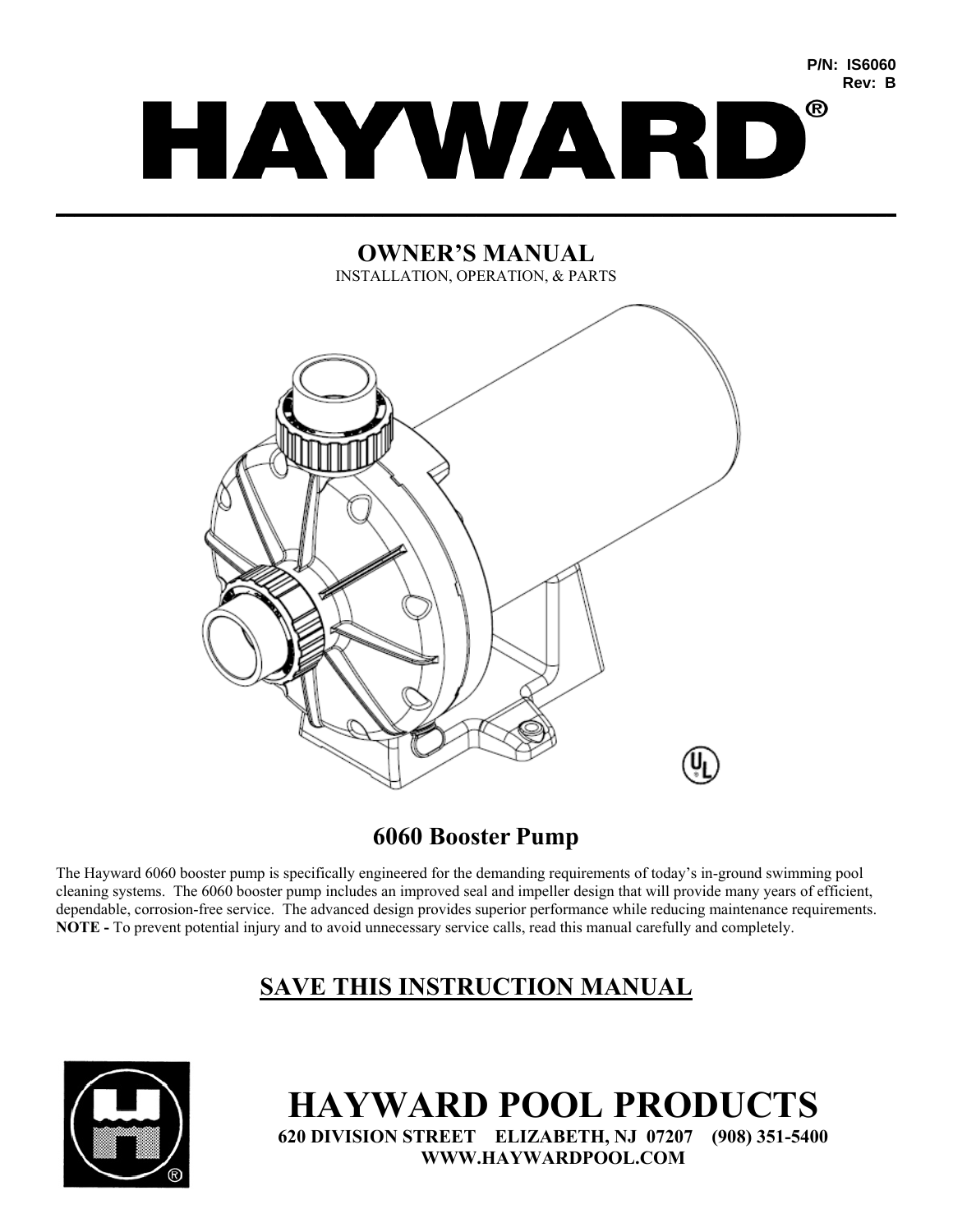# **IMPORTANT SAFETY INSTRUCTIONS**

Before installing or servicing this electrical equipment, turn power supply OFF.

Basic safety precautions should always be followed, including the following: Failure to follow instructions may result in injury.

 $\sqrt{\phantom{a}}\!\!\!\!\perp$  This is the safety-alert symbol. When you see this symbol on your pump or in this manual, look for one of the following signal words and be alert to the potential for personal injury.

**WARNING** warns about hazards that **could** cause serious personal injury, death or major property damage and if ignored presents a potential hazard.

**CAUTION** warns about hazards that **will** or **can** cause minor or moderate personal injury and/or property damage and if ignored presents a potential hazard. It can also make consumers aware of actions that are unpredictable and unsafe.

The **NOTICE** label indicates special instructions that are important but not related to hazards.



**WARNING – Read and follow all instructions in this owner's manual and on the equipment. Failure to follow instructions can cause severe injury and/or death.**

**WARNING** – This product should be installed and serviced only by a qualified professional.

**CAUTION** – All electrical wiring MUST be in conformance with all applicable local codes, regulations, and the National Electric Code (NEC).

**Use of non-Hayward replacement parts voids warranty.** 

**ATTENTION INSTALLER – THIS MANUAL CONTAINS IMPORTANT INFORMATION ABOUT THE INSTALLATION, OPERATION, AND SAFE USE OF THIS PUMP THAT MUST BE FURNISHED TO THE END USER OF THIS PRODUCT. FAILURE TO READ AND FOLLOW ALL INSTRUCTIONS COULD RESULT IN SERIOUS INJURY.**

**WARNING** – To reduce risk of injury, do not permit children to use or climb on this product. Closely supervise children at all times. Components such as the filtration system, pumps, and heaters must be positioned to prevent children from using them as a means of access to the pool.

**CAUTION** – This pump is intended for use on permanently installed swimming pools and may also be used with hot tubs and spas if so marked. Do NOT use with storable pools. A permanently installed pool is constructed in or on the ground or in a building such that it cannot be readily disassembled for storage. A storable pool is constructed so that it is capable of being readily disassembled for storage and reassembled to its original integrity. Though this product is designed for outdoor use, it is strongly advised to protect the electrical components from the weather. Select a well-drained area, one that will not flood when it rains. It requires free circulation of air for cooling. Do not install in a damp or non-ventilated location. If installed within an outer enclosure or beneath the skirt of a hot tub or spa, adequate ventilation and free circulation of air must be provided to prevent overheating of the motor.

**WARNING –** Pool and spa components have a finite life. All components should be inspected frequently and replaced at least every ten years, or if found to be damaged, broken, cracked, missing, or not securely attached.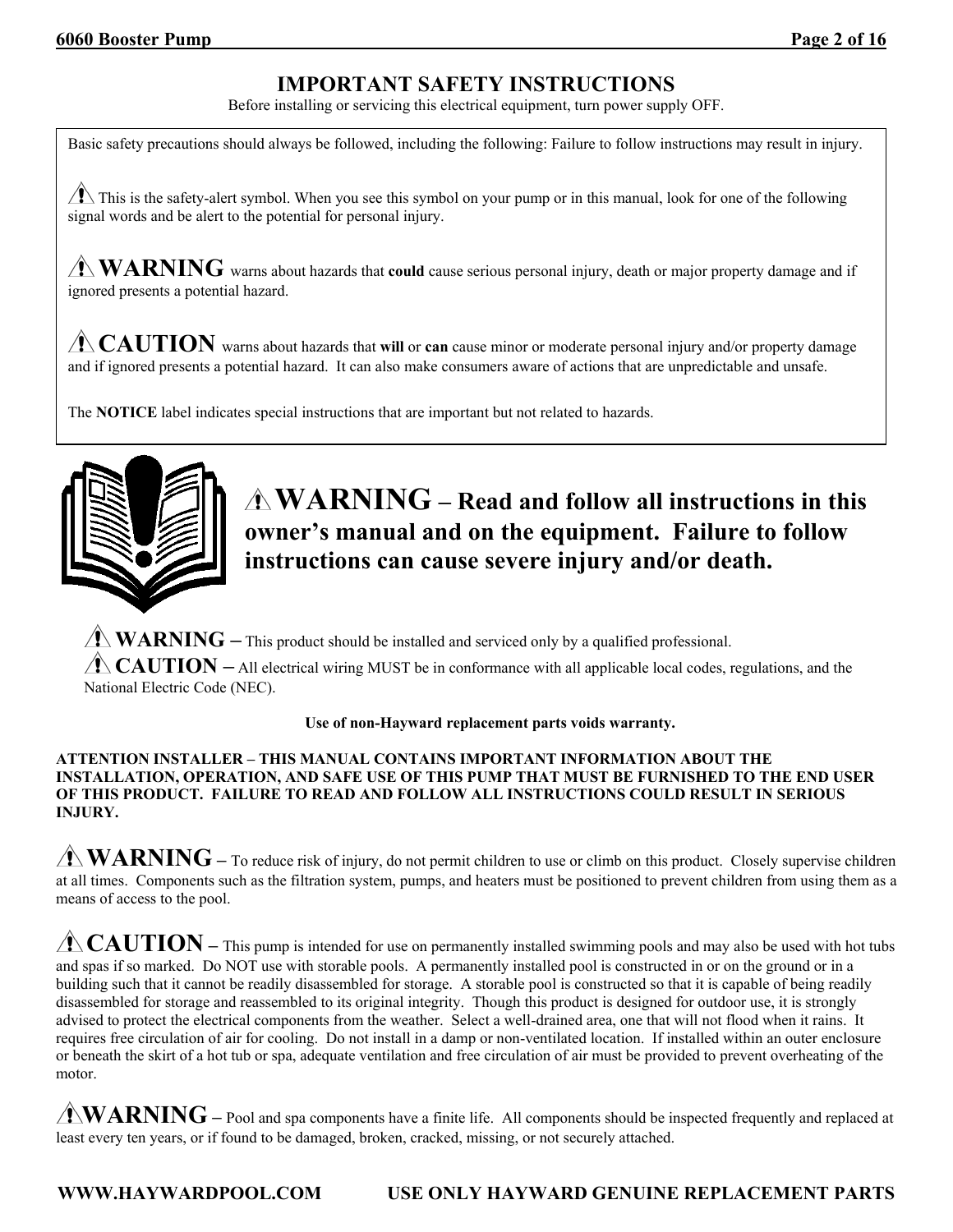

**WARNING –Risk of Electric Shock.** All electrical wiring MUST be in conformance with all applicable local codes, regulations, and the National Electric Code (NEC). Hazardous voltage can shock, burn, and cause death or serious property damage. To reduce the risk of electric shock, do NOT use an extension cord to connect unit to electric supply. Provide a properly located electrical receptacle. Before working on pump or motor, turn off power supply to the pump.

**WARNING** – To reduce the risk of electric shock replace damaged wiring immediately. Locate conduit to prevent abuse from lawn mowers, hedge trimmers and other equipment.

**WARNING** – It is recommended to install a Ground Fault Circuit Interrupter (GFCI) in the circuit, however, all electrical wiring MUST be in conformance with all applicable local codes, regulations, and the National Electric Code (NEC).

**WARNING** – Failure to bond pump to pool structure will increase risk for electrocution and could result in injury or death. To reduce the risk of electric shock, see installation instructions and consult a professional electrician on how to bond pump. Also, contact a licensed electrician for information on local electrical codes for bonding requirements.

### **Notes to the electrician:**

Use a solid copper conductor, size 8 or larger. Run a continuous wire from external bonding lug to reinforcing rod or mesh. Connect a No. 8 AWG  $(8.4 \text{ mm}^2)$  solid copper bonding wire to the pressure wire connector provided on the motor housing and to all metal parts of swimming pool, spa, or hot tub, and to all electrical equipment, metal piping (except gas piping), and conduit within 5 ft. (1.5) m) of inside walls of swimming pool, spa, or hot tub. **IMPORTANT -** Reference NEC codes for all wiring standards including, but not limited to, grounding, bonding and other general wiring procedures.



# **WARNING – Suction Entrapment Hazard.**

Suction in suction outlets and/or suction outlet covers which are damaged, broken, cracked, missing, or unsecured cause severe injury and/or death due to the following entrapment hazards:

**Hair Entrapment**- Hair can become entangled in suction outlet cover.

**Limb Entrapment**- A limb inserted into an opening of a suction outlet sump or suction outlet cover that is damaged, broken, cracked, missing, or not securely attached can result in a mechanical bind or swelling of the limb.

**Body Suction Entrapment**- A differential pressure applied to a large portion of the body or limbs can result in an entrapment.

**Evisceration/ Disembowelment**- A negative pressure applied directly to the intestines through an unprotected suction outlet sump or suction outlet cover which is damaged, broken, cracked, missing, or unsecured can result in evisceration/disembowelment.

**Mechanical Entrapment**- There is potential for jewelry, swimsuits, hair decorations, fingers, toes, or knuckles to be caught in an opening of a suction outlet cover resulting in mechanical entrapment.



# **WARNING** - **To Reduce the risk of Entrapment Hazards:**

- When outlets are small enough to be blocked by a person, a minimum of two functioning suction outlets per pump must be installed. Suction outlets in the same plane (i.e. floor or wall), must be installed a minimum of three feet (3') [0.91 meter] apart, as measured from near point to near point.

- Dual suction fittings shall be placed in such locations and distances to avoid "dual blockage" by a user.

- Dual suction fittings shall not be located on seating areas or on the backrest for such seating areas.
- The maximum system flow rate shall not exceed the values shown in the "Pipe Sizing Chart" found at the bottom of page 6 of this manual.
- Never use pool or spa if any suction outlet component is damaged, broken, cracked, missing, or not securely attached.
- Replace damaged, broken, cracked, missing, or not securely attached suction outlet components immediately.
- In addition to two or more suction outlets per pump installed in accordance with latest IAF (formerly NSPI) standards and CPSC guidelines, follow all national, state, and local codes applicable.

- Installation of a vacuum release or vent system, which relieves entrapping suction, is recommended.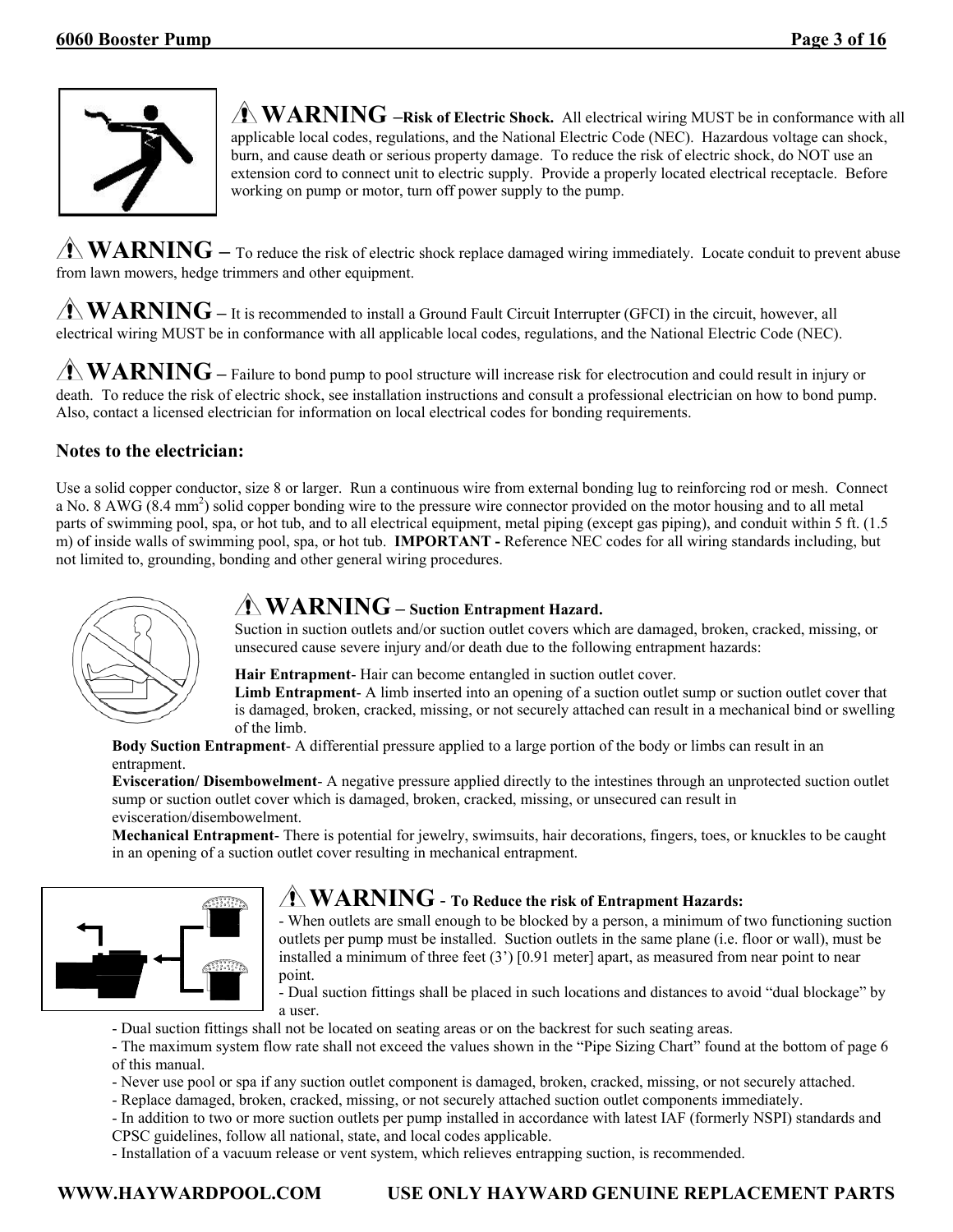

**WARNING – Hazardous Pressure.** Pool and spa water circulation systems operate under hazardous pressure during start-up, normal operation, and after pump shut-off. Stand clear of circulation system equipment during pump start-up. Failure to follow safety and operation instructions could result in violent separation of the pump components due to pressure in the system, which could cause property damage, severe personal injury, or death. Before servicing pool and spa water circulation system, all system and pump controls must be in off position and filter manual air relief valve must be in open position. Before starting system pump, all system valves must be set in a position to allow system water to

return back to the pool. Do not change filter control valve position while system pump is running. Before starting system pump, fully open filter manual air relief valve. Do not close filter manual air relief valve until a steady stream of water (not air or air and water mix) is discharged from the valve. All suction and discharge valves **MUST** be **OPEN** when starting the circulation system. Failure to do so could result in severe personal injury and/or property damage. Always turn the booster pump off before handling the automatic pool cleaner, and before turning off the filtration system pump. Never operate the booster pump without an automatic pool cleaner connected. The booster pump supplies high pressure water to automatic pool cleaners. Never point any of the cleaner's high pressure water jets at any person or pets.



**WARNING** – **Separation Hazard.** Failure to follow safety and operation instructions could result in violent separation of pump components. Before servicing pool and spa circulation system, all system and pump controls must be in off position and filter manual air relief valve must be in open position. Do not operate pool and spa circulation system if a system component is not assembled properly, damaged, or missing. Do not operate pool and spa circulation system unless filter manual air relief valve body is in locked position in filter upper body. All suction and discharge valves **MUST** be **OPEN** when starting the circulation system. Failure to do so could result in severe personal injury and/or property damage.

**WARNING** – This pump is not designed to be pressure tested. However, the remainder of the circulation system shall not be tested or operated at any higher pressure than 50 psi.

**WARNING** – Fire and burn hazard. Motors operate at high temperatures and if they are not properly isolated from any flammable structures or foreign debris they can cause fires, which may cause severe personal injury or death. It is also necessary to allow the motor to cool for at least 20 minutes prior to maintenance to minimize the risk for burns.

**WARNING** – Failure to install according to defined instructions may result in severe personal injury or death.

# **General Information**

### **Introduction**

This manual contains information for the proper installation and operation of the Hayward 6060 booster pump. The instructions in this manual **MUST** be followed precisely. **Failure to install according to defined instructions will void warranty.** 

# **Product Benefits**

- 1 1/2" plumbing union fittings improve performance and allow for easy installation and removal.
- 3/4" hose barb union adapters allow for easy retrofit to existing installations using optional flexible hose for booster pump connections.
- Pump is exceptionally quiet, and uses up to 40% less electricity than competitive booster pumps.
- Pump design allows for *easy* installation and service.
- Suitable for use with all pressure cleaners requiring a booster pump.
- Tall mounting base allows for increased motor ventilation as well as protection from flooding.
- Drain plug requires no tools for installation and removal.
- Volute may be re-oriented in the field for horizontal discharge.
- 1 year warranty.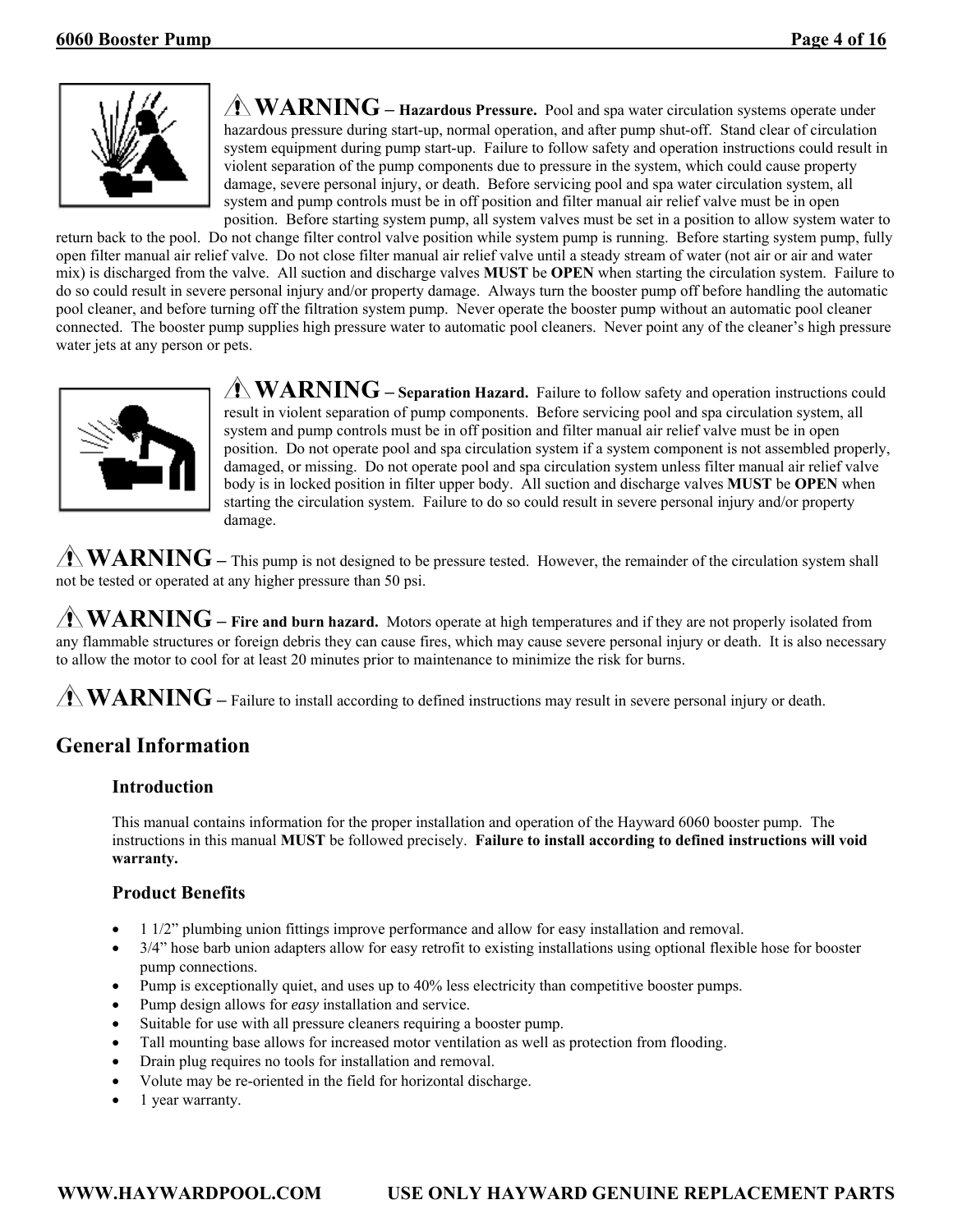### **Product Specifications**



# **Installation Instructions**

# **WARNING –** This product should be installed and serviced only by a qualified professional.

### **Pump Location**



Locate booster pump as shown in above diagram and run suction lines as direct as possible to reduce friction loss. Suction lines should have continuous slope upward from lowest point in line. Joints must be tight (but not over-tightened). Suction line diameter must equal or be larger than the discharge line diameter.

Though the pump is designed for outdoor use, it is strongly advised to place pump in the shade to shield it from continuous direct heat. Select a well-drained area that will not flood when it rains. **Do NOT install pump in a damp or non-ventilated location.** Keep motor clean. Pump motors require free circulation of air for cooling.

# **Pump Mounting**

Install pump on a level concrete slab or other rigid base to meet all local and national codes. Secure pump to base with screws or bolts to further reduce vibration and stress on pipe or hose joints. The base must be level, rigid, and vibration free.

#### **Pump mount must:**

- Allow pump inlet height to be as close to water level as possible.
- Allow use of short, direct suction pipe (to reduce friction losses) and gate valves in suction/discharge piping.
- Be protected from excess moisture and flooding, and allow adequate access for servicing pump and piping.

### **WWW.HAYWARDPOOL.COM USE ONLY HAYWARD GENUINE REPLACEMENT PARTS**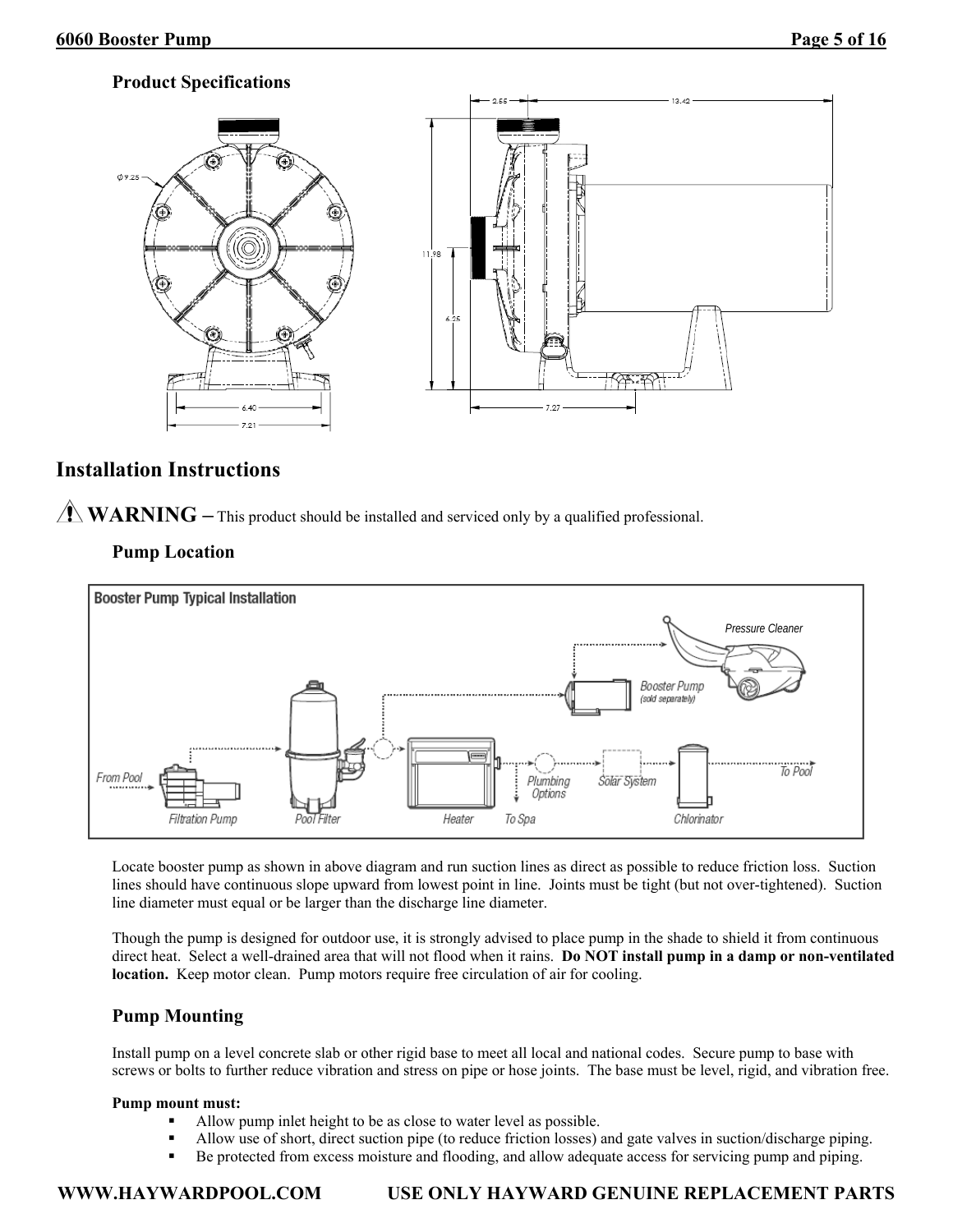

**WARNING – Hazardous Pressure.** Pumps, filters, and other equipment/ components of a swimming pool filtration system operate under pressure. Incorrectly installed filtration equipment and/or components may fail resulting in severe personal injury or death.

# **Plumbing**

It is recommended to use the supplied union fittings with 1-½" pipe for best performance. The 6060UB union hose barb fittings are included if you are using the booster pump to retrofit to an existing installation that uses flexible hose. The filtration system **must** supply a minimum of 8 gallons per minute (GPM) of water to the booster pump. **Do not** connect the booster pump inlet plumbing into the top of a horizontal pipe. If the booster pump is installed below the water level of the pool, a gate valve must be installed between the booster pump and the filtration system. The gate valve is a means to close off the water supply to the booster pump should it require maintenance.

Fittings restrict flow. For better efficiency, use the fewest possible fittings (but at least two suction outlets). Avoid fittings that could cause an air trap. Pool and spa fittings MUST conform to the International Association of Plumbing and Mechanical Officials (IAPMO) standards. Use a non-entrapping suction fitting in pool (multiple drains) or double suction (skimmer and main drain).

# **Pipe Sizing Chart**

| <b>MAXIMUM RECOMMENDED SYSTEM FLOW RATE BY PIPE SIZE</b> |                               |                                   |                         |                               |                                   |                         |                               |                                 |
|----------------------------------------------------------|-------------------------------|-----------------------------------|-------------------------|-------------------------------|-----------------------------------|-------------------------|-------------------------------|---------------------------------|
| <b>Pipe Size</b><br>[mm]                                 | Flow Rate<br><b>GPM</b> [LPM] | <b>Suction Pipe</b><br>Length $*$ | <b>Pipe Size</b><br> mm | Flow Rate<br><b>GPM</b> [LPM] | <b>Suction Pipe</b><br>Length $*$ | <b>Pipe Size</b><br> mm | Flow Rate<br><b>GPM [LPM]</b> | <b>Suction Pipe</b><br>Length * |
| $[32]$<br>1"                                             | 20 [75]                       |                                   | [50]<br>$\frac{1}{2}$   | 45 [170]                      | $7\frac{1}{2}$                    | $2\frac{1}{2}$          | 110 [415]                     | $12\frac{1}{2}$                 |
| $1\frac{1}{4}$<br>[40]                                   | 30 [110]                      | $6\frac{1}{4}$                    | [63]<br>2"              | 80 [300]                      | 10"                               | [90]<br>3"              | 160 [600]                     | 15"                             |



**\* NOTE -** It is recommended that a minimum length of straight piping (shown as "L" in diagram at left), equivalent to 5 pipe size diameters, be used between the pump suction inlet and any plumbing fittings (elbows, valves, etc.).

**CAUTION** – **Risk of equipment damage.** If the booster pump is connected downstream from a heater, the booster pump plumbing must be a **minimum** of three feet in length between the booster pump inlet and the heater. **Never** connect the booster pump inlet into the three-foot section of heat sink pipe coming directly out of the heater, as this could damage the booster pump and void it's warranty. The booster pump must be installed so that it will always be in the water flow. If a solar heating system is used, a diverter valve or tee must be installed on the return line between the filter and solar heater. This assures an ample supply of water and minimizes the possibility of an air lock in the booster pump each time the solar panel is filled. Do not install the booster pump in a "non-flow" pipe when the solar heating system is on, unless an automatic override switch is wired in the system. The override switch will shut the booster pump off while the solar panels are being purged of air. If gate valves are installed between the booster pump and the filtration system, be sure these valves are open before operating the booster pump.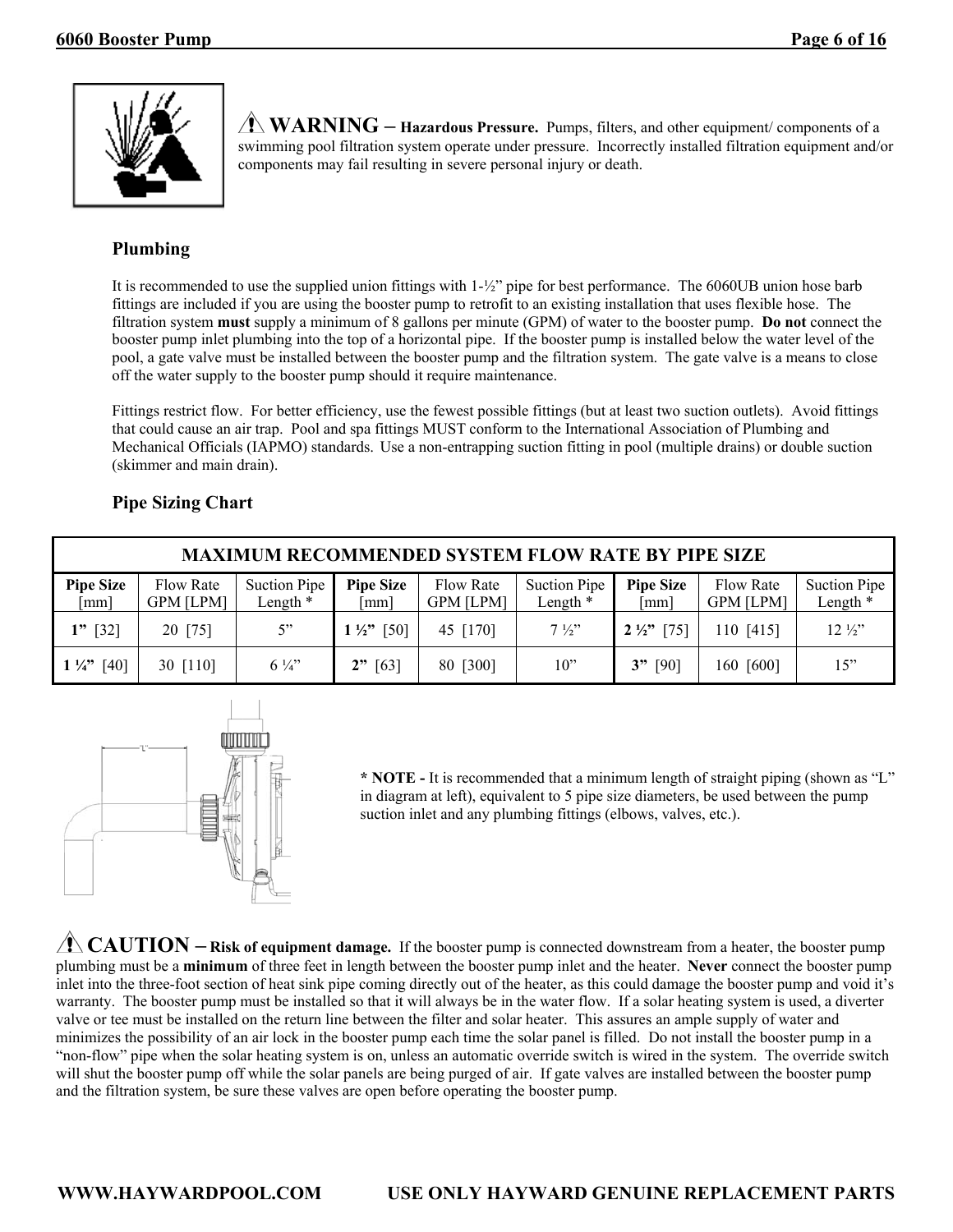#### **Electrical**



**WARNING** – All electrical wiring MUST be in conformance with all applicable local codes, regulations, and the National Electric Code (NEC). Ground and bond motor before connecting to electrical power supply. Failure to ground and bond pump motor can cause serious or fatal electrical shock hazard. Do NOT ground to a gas supply line.To avoid dangerous or fatal electrical shock, turn OFF power to motor before working on electrical connections. **Fire Hazard - match supply voltage to motor nameplate voltage.** Insure that the electrical supply available agrees with the motor's voltage, phase, and cycle, and that the wire size is adequate for the HP (kW) rating and distance from

the power source.Use copper conductors only.

#### **Voltage**

Voltage at motor **MUST NOT** be more than 10% above or below motor name plate rated voltage, or motor may overheat, causing overload tripping and reduced component life. If voltage is less than 90% or more than 110% of rated voltage when motor is running at full load, consult power company.

#### **Grounding And Bonding**

Install, ground, bond, and wire motor in accordance with local or national electrical code requirements.

Permanently ground motor. Use green ground terminal provided under motor canopy or access place; use size and type wire required by code. Connect motor ground terminal to electrical service ground.

Bond motor to pool structure. Bonding will connect all metal parts within and around the pool with a continuous wire. Bonding reduces the risk of a current passing between bonded metal objects, which could potentially cause electrical shock if grounded or shorted. **Reference NEC codes for all wiring standards including, but not limited to, grounding, bonding and general wiring procedures.** Use a solid copper conductor, size 8 or larger. Run wire from external bonding lug to reinforcing rod or mesh. Connect a No. 8 AWG (8.4 mm<sup>2</sup>) solid copper bonding wire to the pressure wire connector provided on the motor housing and to all metal parts of swimming pool, spa, or hot tub, and to all electrical equipment, metal piping (except gas piping), and conduit within 5 ft. (1.5 m) of inside walls of swimming pool, spa, or hot tub.

#### **Wiring**

**WARNING** – All electrical wiring MUST be in conformance with all applicable local codes, regulations, and the National Electric Code (NEC).

Pump MUST be permanently connected to circuit. If other lights or appliances are also on the same circuit, be sure to add their amp loads before calculating wire and circuit breaker sizes. Use the load circuit breaker as the Master On-Off switch.

#### **Time Clock**

**CAUTION – Risk of equipment damage.** Never run the booster pump without the filtration system operating. Running the booster pump dry will damage the pump and void its warranty.

Installation of a separate time clock for the booster pump is recommended. Set timers so that the cleaner turns on at least one half hour after the filtration system starts, and turns off at least one half hour before the filtration system turns off. Time clocks for the filtration system and the booster pump must be coordinated at all times to insure proper sequence of the filtration system and cleaner operations. If the power to the time clocks is shut off or interrupted for any reason, the time clocks must be reset. A longer than normal cleaning cycle is recommended for the first 30 days of operation. If an automatic control system is used, please refer to the manufacturer's installation guide.

#### **Motor Specifications**

| <b>Motor Total Horsepower</b> | <b>Motor Rated Horsepower</b> |                   | <b>Motor Electric V/A</b> | Wire Size / Breaker |       |
|-------------------------------|-------------------------------|-------------------|---------------------------|---------------------|-------|
| $HP$ (kW)<br>HP (kW)          |                               | Voltage           | Amps                      | AWG                 | Amps  |
| 1.25(0.93)                    | 0.75(0.56)                    | $208 - 230 / 115$ | $6.9 - 6.8 / 13.3$        | 14/12               | 10/20 |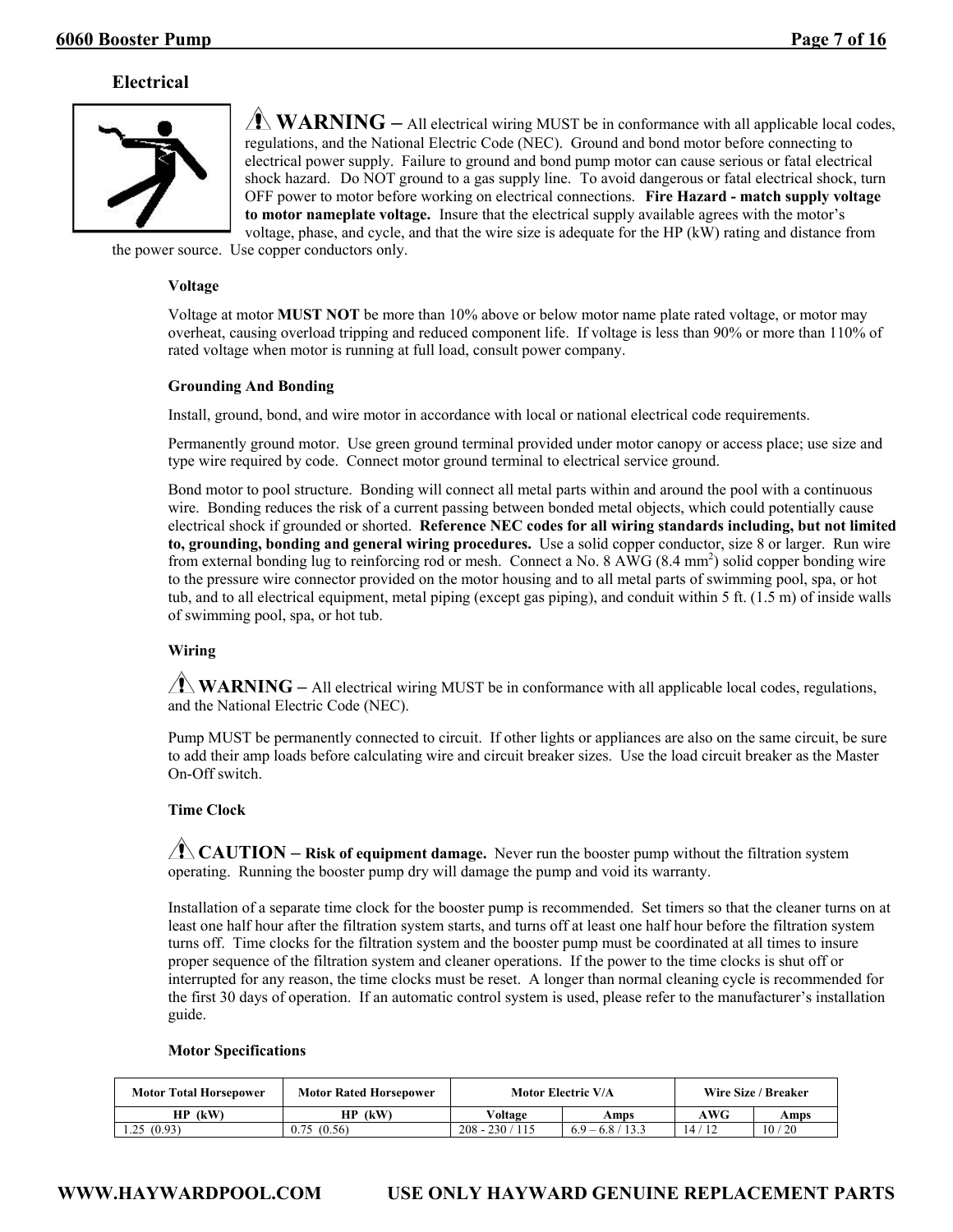# **Start-Up & Operation**

**Prior to Start-Up** 



**WARNING** – All suction and discharge valves **MUST** be **OPEN**, as well as filter manual air relief valve (if available) on filter, when starting the circulating pump system for the first time, or after servicing the system. Failure to do so could result in severe personal injury.

### **Starting the Pump:**

The filtration system pump must be running, and an automatic pool cleaner must be connected before starting the booster pump. If water leakage occurs from anywhere on the pump or filter, immediately turn off all system circulation pumps and all electrical power before repairing the leak. Do not return to the pump or filter until all water flow has stopped. If no leakage occurs, stand at least 10 feet from pump and/or filter and proceed with starting the pump.

**WARNING** – Return to filter to close filter manual air relief valve when a steady stream of water (not air or air and water mix) is discharged from valve. Failure to do so could result in severe personal injury.

**CAUTION – RISK OF EQUIPMENT DAMGAGE.** Never operate the booster pump without water. Water acts as a coolant and lubricant for the mechanical shaft seal. NEVER run pump dry. Running pump dry may damage seals, causing leakage, flooding, and voids warranty. The filtration system pump must be running before the booster pump is started. It is extremely important for the booster pump to have an adequate water supply from the filtration system at all times. The booster pump is **not** self-priming. To ensure that there is an adequate water supply for the booster pump:

- open any valves at the inlet and outlet of the booster pump before operation.
- set all filtration system valves in a manner that does not deprive the booster pump of water during operation.
- do not operate the booster pump without a pressure cleaner connected to the system.
- set time clocks such that the booster pump only operates when the filtration system is on.
- clean filtration system regularly to prevent flow restrictions.

**CAUTION** – **RISK OF EQUIPMENT DAMAGE.** Do NOT add chemicals to pool/spa system directly in front of pump suction. Adding undiluted chemicals may damage pump and voids warranty.

If filtration system pump is to be turned off for any reason, then the booster pump must be turned off before turning off the filtration system pump.

**NOTE -** If the 6060 booster pump is used to replace the booster pump in an existing pressure cleaner installation, then the cleaner operating pressure should be reset according to the cleaner manufacturer's recommended procedure.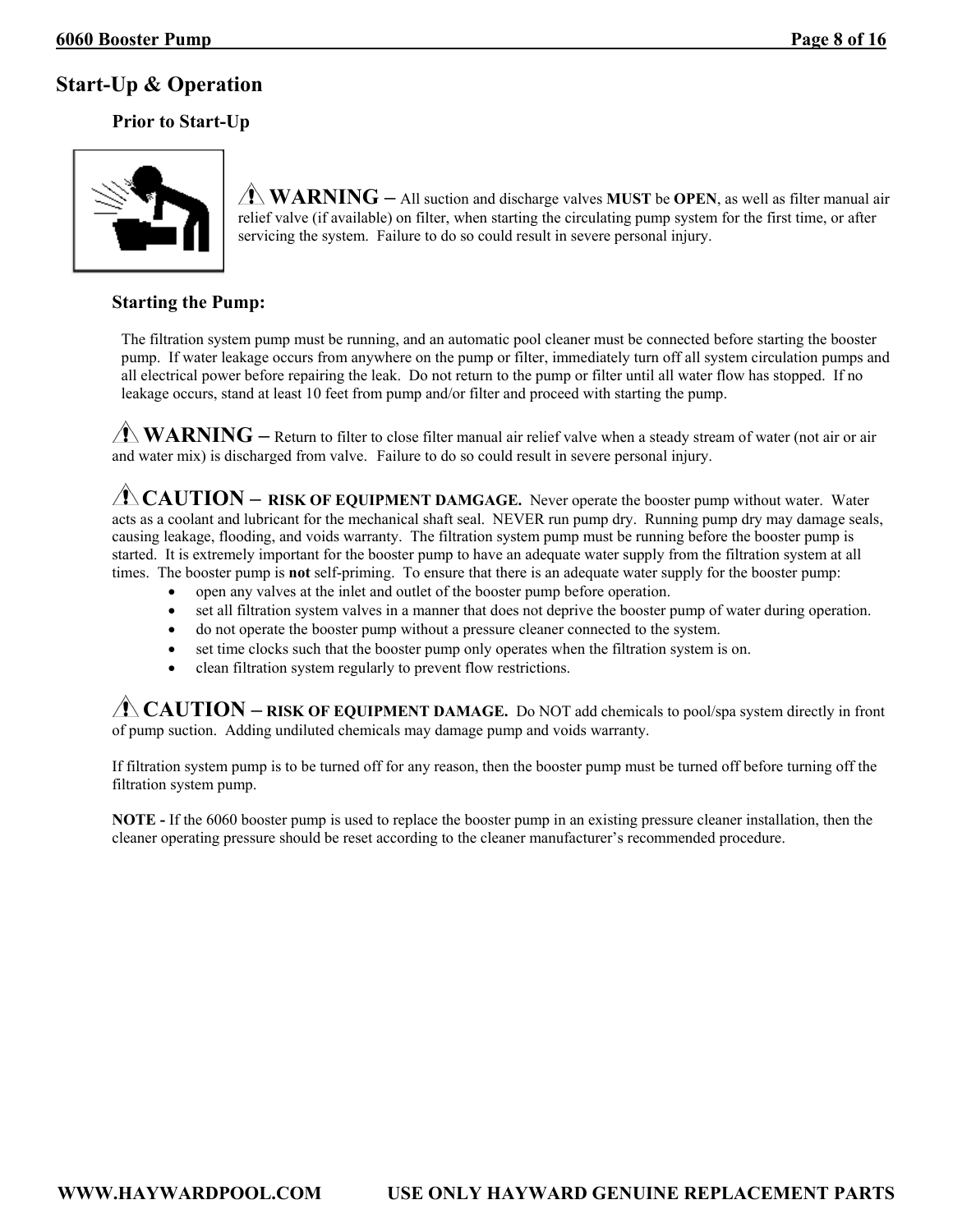# **Maintenance**

- Hayward pumps have self-lubricating motor bearings and shaft seals. No lubrication is necessary.
- Keep motor clean. Insure motor air vents are free from obstruction to avoid damage. Do NOT use water to hose off motor.
- Occasionally, shaft seals must be replaced, due to wear or damage. Replace with genuine Hayward seal assembly kit. See "Shaft Seal Change Instructions" in this manual.

# **Storage/Winterization**



**WARNING** – Separation Hazard. Do not purge the system with compressed air. Purging the system with compressed air can cause components to explode, with risk of severe injury or death to anyone nearby. Use only a low pressure (below 5 PSI), high volume blower when air purging the pump, filter, or piping.

**ATTENTION** – Allowing the pump to freeze will void the warranty.

**ATTENTION** – Use ONLY propylene glycol as antifreeze in your pool/spa system. Propylene glycol is nontoxic and will not damage plastic system components; other anti-freezes are highly toxic and may damage plastic components in the system.

Drain all water from pump and piping when expecting freezing temperatures or when storing pump for a long time (see instructions below). Gravity drain system as far as possible.

Keep motor dry and covered during storage. To avoid condensation/corrosion problems, do NOT cover or wrap pump with plastic film or bags.

# **Storing Pump For Winterization**



**WARNING** – To avoid dangerous or fatal electrical shock hazard, turn OFF power to motor before draining pump. Failure to disconnect power may result in serious personal injury or death.

- 1. Turn booster pump off before turning off the filtration system pump.
- 2. Turn the filtration system pump off.
- 3. Remove drain plug from seal plate (see Parts Diagram on page 11 of this manual for pump component locations), and completely drain water from booster pump.
- 4. Winterize above and below ground piping in accordance with winterizing practices.
- 5. Refer to pressure cleaner owner's guide for cleaner system winterizing practices.

# **Shaft Seal Change Instructions**

#### **IMPORTANT SAFETY INSTRUCTIONS PLEASE READ AND FOLLOW ALL INSTRUCTIONS**

When servicing electrical equipment, basic safety precautions should always be observed including the following. Failure to follow instructions may result in severe personal injury or death.

- A.  $\angle I \quad \text{WARNING}$  To reduce risk of injury, do not permit children to use this product.
- B. Disconnect all electrical power service to pump before beginning shaft seal replacement.
- C. Only qualified personnel should attempt rotary seal replacement. Contact your local authorized Hayward Dealer or service center if you have any questions.

Exercise extreme care in handling both the rotating and the stationary sections of the two-part replacement seal. Foreign matter or improper handling will easily scratch the graphite and ceramic sealing surfaces.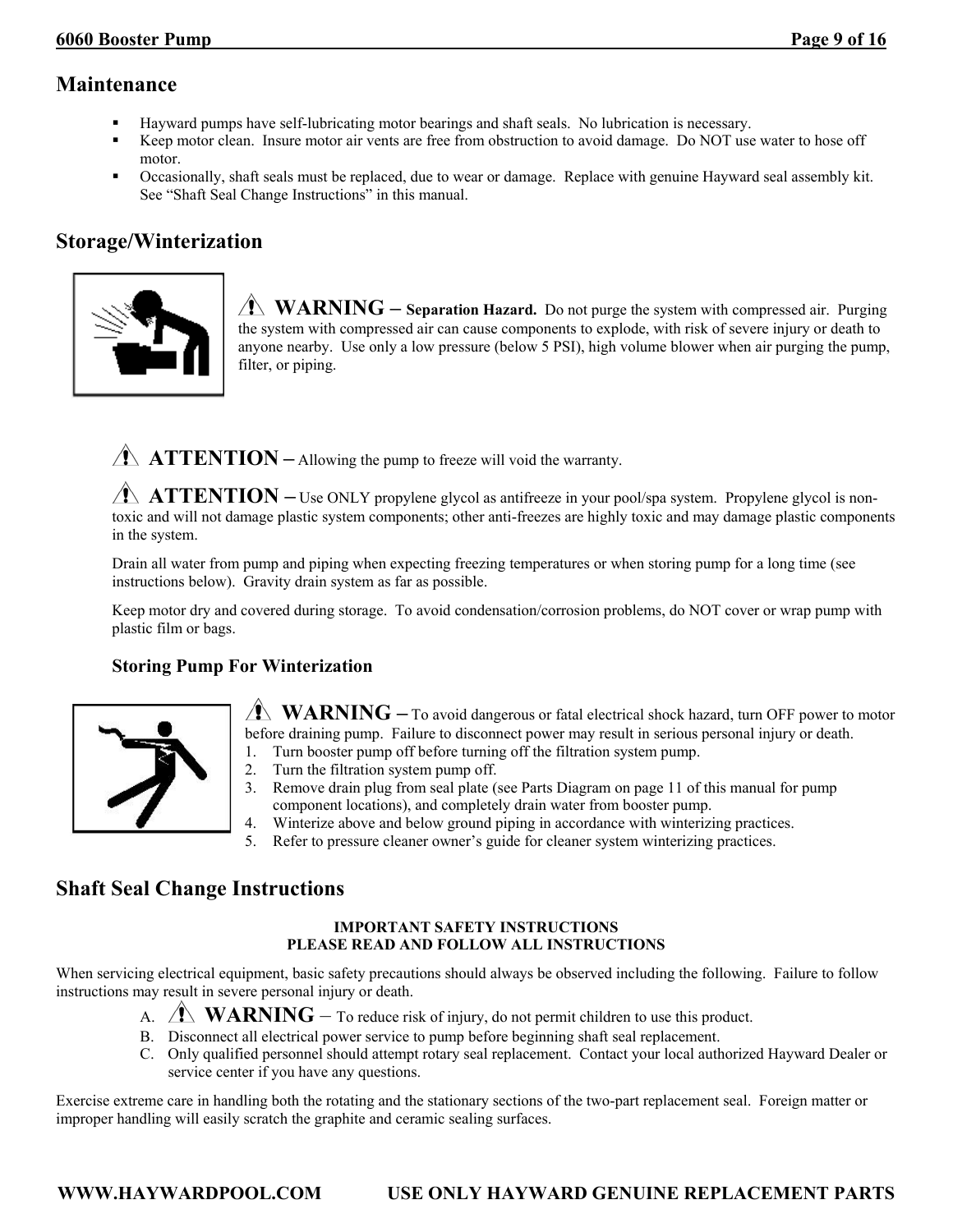# **Shaft Seal Change Instructions (cont'd.)**

**Removing the Motor Assembly** (See Parts Diagram on page 11 of this manual for pump component locations.)

- 1. Remove the eight  $(8)$  1/4" x 1-1/4" self-tapping screws (item #1), which hold the volute (item #2) to the seal plate (item #7), using a Phillips head screwdriver.
- 2. Slide the motor assembly out of the volute (item  $#2$ ), exposing the impeller (item  $#4$ ).

**Removing the Impeller** (See Parts Diagram on page 11 of this manual for pump component locations.)

- 3. Remove the motor canopy by removing the two (2) screws and pulling the canopy away from the motor.
- 4. To prevent motor shaft from turning, carefully place a 7/16" open-end wrench over the two (2) flats on the end of the shaft.
- 5. Remove the impeller (item #4) by rotating counterclockwise.

**Removing the Ceramic Seat** (See Parts Diagram on page 11 of this manual for pump component locations.)

- 6. Remove the spring seal assembly (item #6) and seal plate (item #7) from the motor by removing the four (4)  $3/8$ " x 1" bolts (item #11) that secure it to the motor, using a 9/16" wrench or socket.
- 7. Press the ceramic seat with rubber cup out of the seal plate (item #7). If tight, use a small screwdriver to tap seal out.

**STOP** - Clean all recesses  $\&$  parts to be reassembled. Inspect gaskets  $\&$  replace if necessary.

**Seal Installation** (See Parts Diagram on page 11 of this manual for pump component locations.)

- 8. Clean and lightly lubricate the motor shaft and seal recesses in the seal plate (item #7) with a dilute solution of nongranulated liquid-type soap. Gently wipe the polished face of the ceramic seal with a soft cotton cloth. Lubricate the rubber cup on the ceramic seat and press it firmly into the recess of the seal plate (item #7), with the polished ceramic surface facing out.
- 9. Reassemble the motor to the seal plate (item #7) using the four (4)  $3/8$ " x 1" bolts (item #11).
- 10. Gently wipe the black, polished surface of the spring seal assembly (item #6) with a soft cotton cloth.
- 11. Press the spring seal assembly (item #6) onto the motor shaft, with the black polished surface facing the ceramic seat.

**Replacing the Impeller and Diffuser** (See Parts Diagram on page 11 of this manual for pump component locations.)

12. Screw the impeller (item #4) onto the motor shaft in a clockwise direction. Tighten snugly by holding motor shaft with wrench as noted in step #4.

**Replacing the Motor Assembly** (See Parts Diagram on page 11 of this manual for pump component locations.)

- 13. Re-attach motor canopy using the two (2) hex headed screws. Slide the motor assembly into pump volute (item #2).
- 14. Fasten motor assembly to pump volute (item #2) using the eight (8) 1/4" x 1-1/4" screws (item #1). (Be sure housing gasket (item #5) is in place, and lubricated. Replace if damaged). Using a torque wrench, tighten screws alternately and evenly to 70 inch-pounds.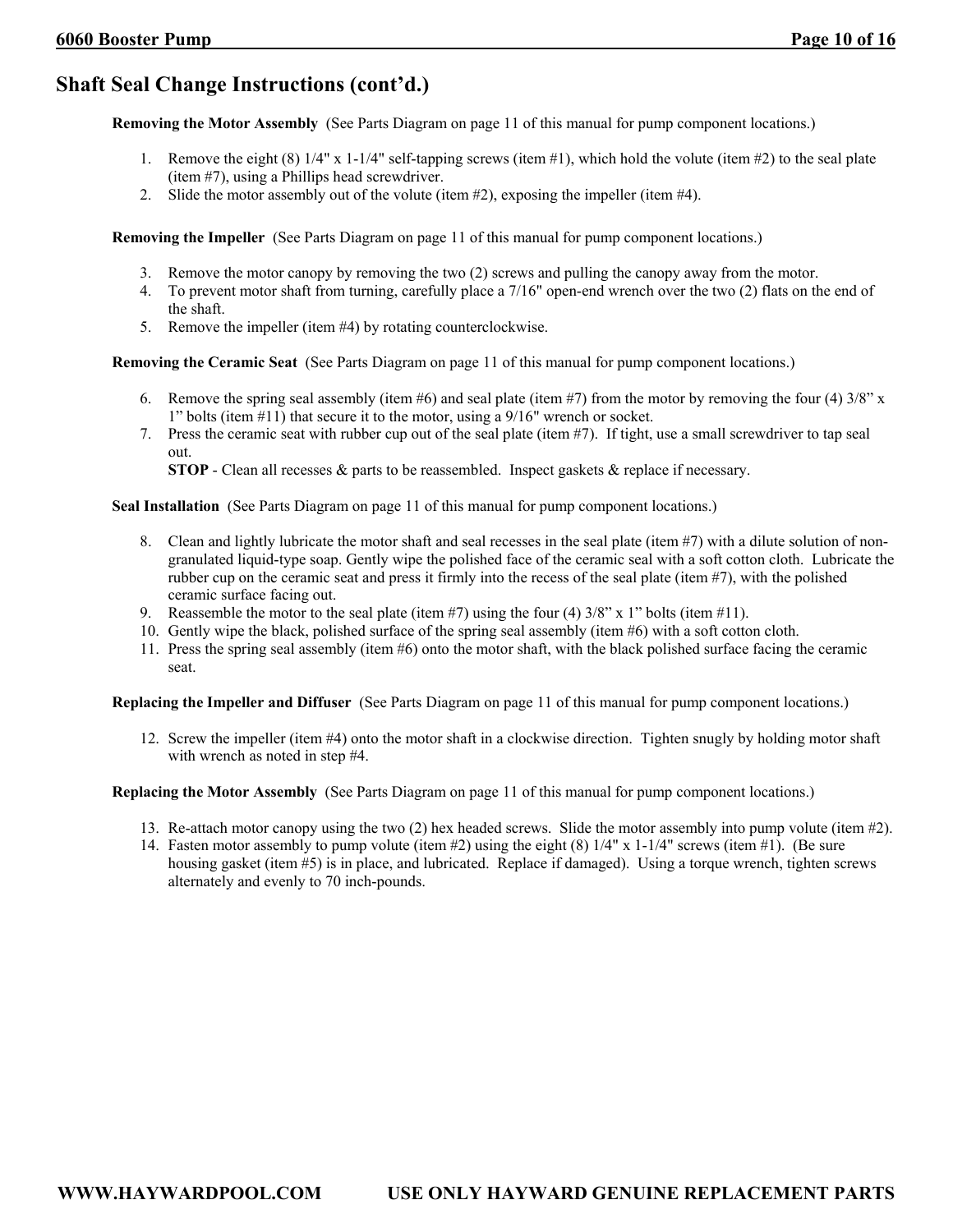# **Replacement Parts**

# **Parts Diagram**



**DUD** Optional Hose Kit

6060HKIT

 **Parts Listing** 

|    | Ref. No. Part No. | <b>Description</b>                                                                                           | Ctn. Qty. |
|----|-------------------|--------------------------------------------------------------------------------------------------------------|-----------|
|    | AX6060Z1          | Screw, $\frac{1}{4}$ " Type B x 1- $\frac{1}{4}$ " (set of 10)                                               | 10        |
| 2  | AX6060A           | Pump Volute                                                                                                  |           |
| 3  | AX6060UNPAK       | Union Connector Kit (incl. 2 ea. Union Hose Connector, Union Pipe Connector,<br>Union Nut, and Union O-Ring) | 5         |
| 4  | AX6060C           | <b>Impeller Assembly</b>                                                                                     |           |
| 5  | AX6060S           | Seal Plate O-Ring                                                                                            | 10        |
| 6  | SPX2700SA         | <b>Shaft Seal Assembly</b>                                                                                   | 10        |
| 7  | AX6060E           | Seal Plate Assembly (incl. Drain Plug w/O-Ring)                                                              |           |
| 8  | SPX4000FG         | Drain Plug w/O-Ring                                                                                          | 10        |
| 9  | AX6060G           | <b>Motor Support</b>                                                                                         |           |
| 10 | SPX3200Z5         | Motor Bolt                                                                                                   |           |
| 11 | SPX2707Z1B        | Motor, 34 HP, Square Flange                                                                                  |           |
|    | 6060HKIT          | Hose Kit (incl. Hose, 2 Hose Fittings, and 4 Hose Clamps)                                                    |           |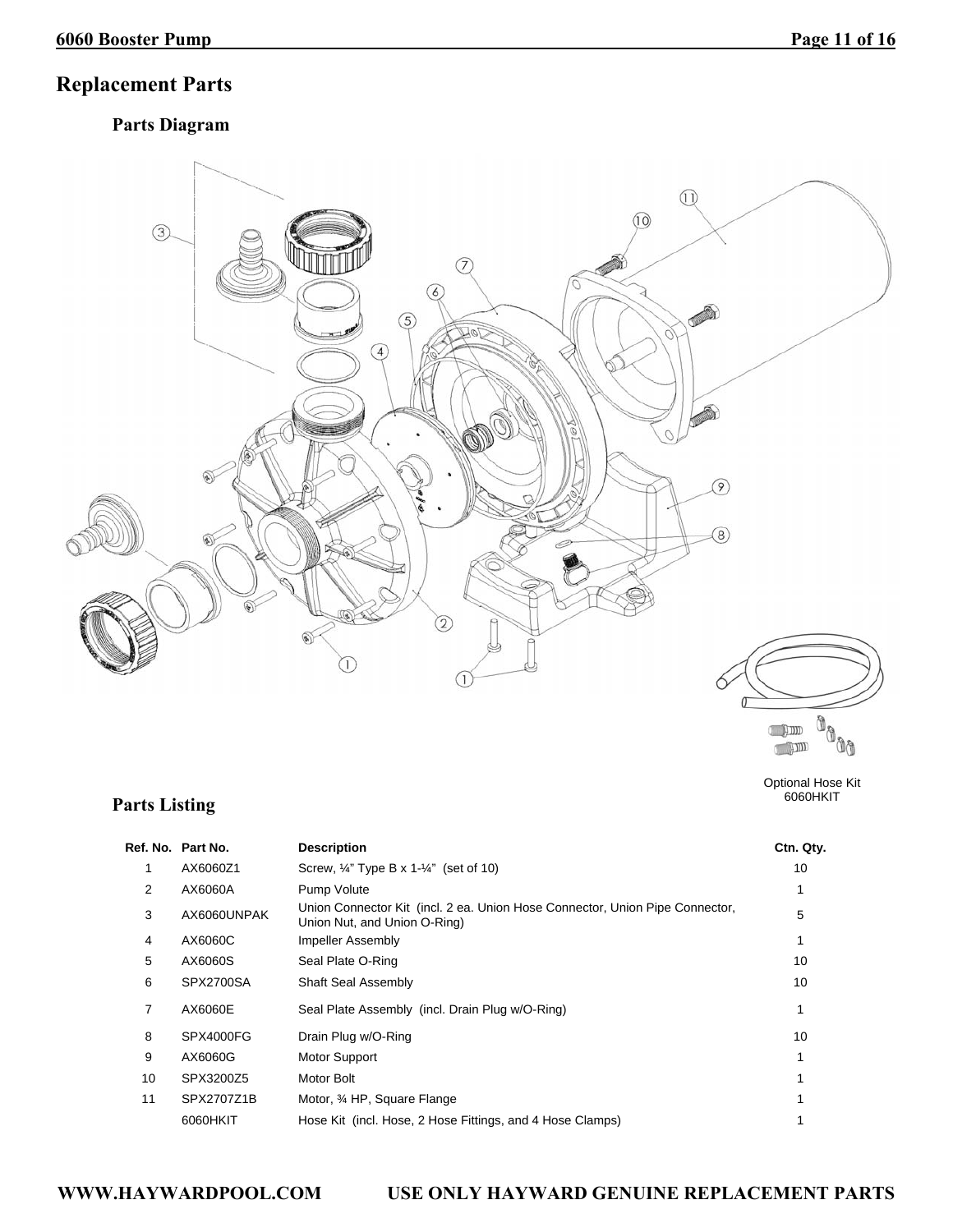# **Troubleshooting**

### **Motor Will NOT Start – Check For:**

Make sure the terminal board connections agree with the wiring diagram on motor data plate label. Be sure motor is wired for available field supply voltage (see pump operating label).

1. Improper or loose wiring connections; open switches or relays; tripped circuit breakers, or blown fuses.

**Solution:** Check all connections, circuit breakers, and fuses. Reset tripped breakers or replace blown fuses.

2. Manually check rotation of motor shaft for free movement and lack of obstruction.

Solution: Refer to Steps 4 & 5 of "Shaft Seal Change Instructions" in this manual.

3. If you have a timer, be certain it is working properly. Bypass it if necessary.

#### **Motor Shuts OFF – Check For:**

1. Low voltage at motor or power drop (frequently caused by undersized wiring or extension cord use). **Solution:** Contact qualified professional to check that the wiring gauge is heavy enough.

**NOTE:** Your Hayward pump motor is equipped with an "automatic thermal overload protector." The motor will automatically shut off if power supply drops before heat damage can build up causing windings to burn out. The "thermal overload protector" will allow the motor to automatically restart once the motor has cooled. It will continue to cut On/Off until the problem is corrected. **Be sure to correct cause of overheating.** 

### **Motor Hums, But Does NOT Start – Check For:**

1. Impeller jammed with debris.

**Solution:** Have a qualified repair professional open the pump and remove the debris.

#### **Low Flow – Generally, Check For:**

1. Clogged or restricted strainer or suction line.

**Solution:** Contact a qualified repair professional.

2. Undersized pool piping.

**Solution:** Correct piping size.

3. Plugged or restricted discharge line of filter, valve partially closed (high gauge reading).

**Solution:** Sand filters – backwash as per manufacturer's instructions; D.E. filters – backwash as per manufacturer's instructions; Cartridge filters – clean or replace cartridge.

4. Air leak in suction (bubbles issuing from return fittings).

**Solution:** Re-tighten suction and discharge connections using Teflon tape. Inspect other plumbing connections and tighten as required.

5. Plugged, restricted, or damaged impeller.

**Solution:** Replace including new seal assembly.

### **Noisy Pump – Check For:**

1. Air leak in suction piping, cavitations caused by restricted or undersized suction line or leak at any joint, low water level in pool, and unrestricted discharge return lines.

**Solution:** Correct suction condition or throttle return lines, if practical. Holding hand over return fitting will sometimes prove this point.

2. Vibration due to improper mounting, etc.

**Solution:** Mount the pump on a level surface and secure the pump to the equipment pad.

3. Foreign matter in pump housing. Loose stones/debris hitting impeller could be cause.

**Solution:** Clean the pump housing.

4. Motor bearings noisy from normal wear, rust, overheating, or concentration of chemicals causing seal damage which will allow chlorinated water to seep into bearings wiping out the grease causing bearing to whine.

**Solution:** All leaking seals should be replaced at once.

© Hayward Pool Products, 2007 All rights reserved.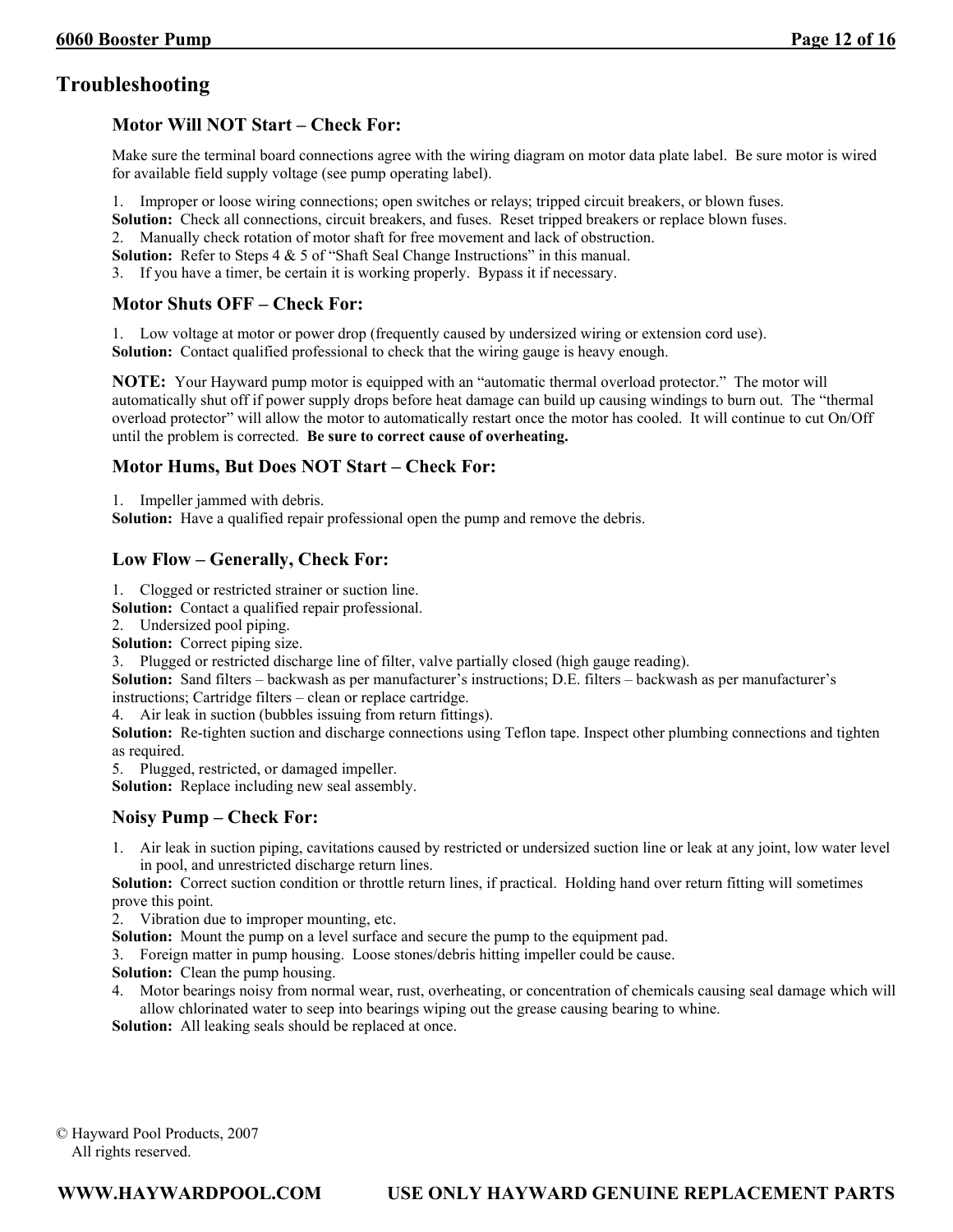#### **PRODUCT REGISTRATION**  (Retain For Your Records)

| DATE OF INSTALLATION:<br><u> 1980 - Jan Samuel Barbara, margaret e populari e populari e populari e populari e populari e populari e popu</u> |                                  |  |  |  |  |
|-----------------------------------------------------------------------------------------------------------------------------------------------|----------------------------------|--|--|--|--|
| INITIAL PRESSURE GAUGE READING (CLEAN FILTER): __________________________________                                                             |                                  |  |  |  |  |
| BOOSTER PUMP MODEL: 6060                                                                                                                      | HORSEPOWER: 0.75 FRHP (1.25 THP) |  |  |  |  |
| FILTER MODEL:                                                                                                                                 | <b>BOOSTER PUMP SERIAL NO.:</b>  |  |  |  |  |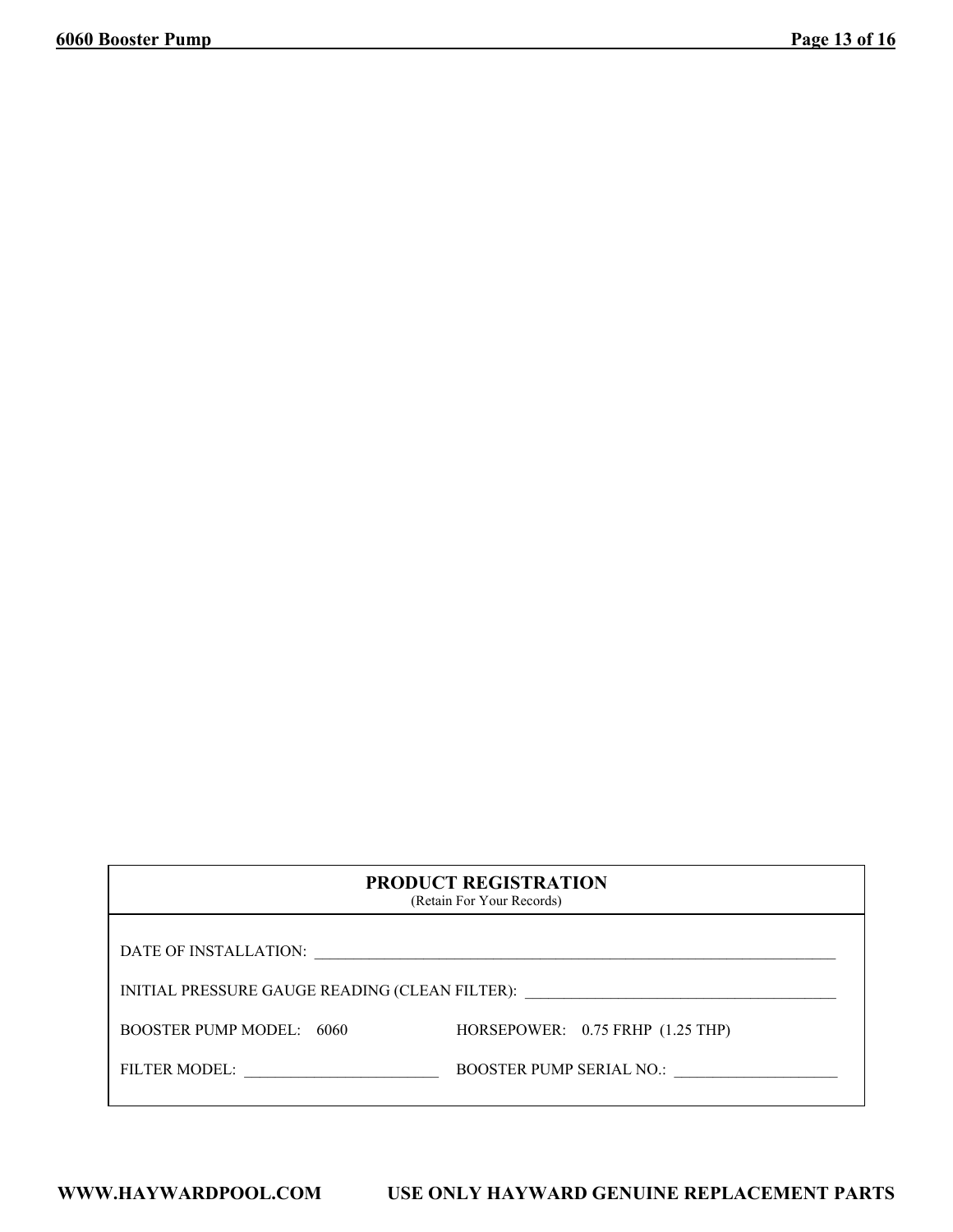# **THIS PAGE IS BLANK**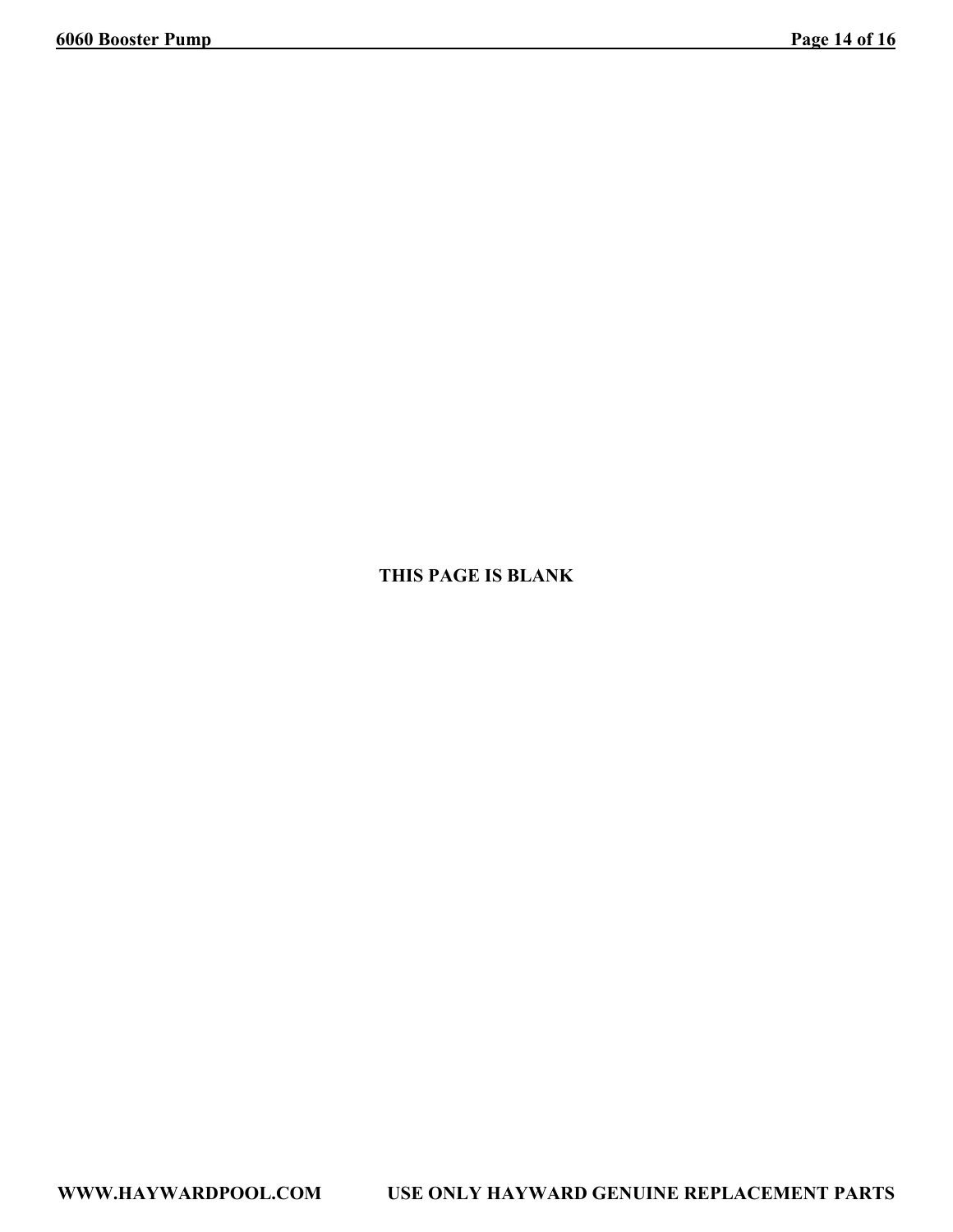| HAYWARD® LIMITED WARRANTY                                                                                                                                                                                                                                                                                                                                                                                                           |                                                                                   |
|-------------------------------------------------------------------------------------------------------------------------------------------------------------------------------------------------------------------------------------------------------------------------------------------------------------------------------------------------------------------------------------------------------------------------------------|-----------------------------------------------------------------------------------|
| This pump was inspected before shipment from our plant. To original purchasers of this pump, Hayward Pool<br>Products, 620 Division Street, Elizabeth, New Jersey, warrants its products free from defects in materials and<br>workmanship for a period of ONE (1) year from the date of purchase.                                                                                                                                  |                                                                                   |
| Parts which fail or become defective during the warranty period, except as a result of freezing, negligence, improper<br>installation, use, or care, shall be repaired or replaced, at our option, without charge, within 90 days of the receipt of<br>defective product, barring unforeseen delays.                                                                                                                                |                                                                                   |
| To obtain warranty replacements or repair, defective components or parts should be returned, transportation paid, to<br>the place of purchase, or to the nearest authorized Hayward service center. For further Hayward dealer or service<br>center information, contact Hayward customer service department. No returns may be made directly to the factory<br>without the express written authorization of Hayward Pool Products. |                                                                                   |
| To original purchasers of this pump, Hayward Pool Products warrants its pump housing/strainer to be free from<br>defects in materials and workmanship for a period of $\overline{ONE}$ (1) year from the date of purchase.                                                                                                                                                                                                          |                                                                                   |
| Pump housing/strainers which become defective during the warranty period, except as a result of freezing,<br>negligence, improper installation, use or care, or as the result of a use in association with an automatic valving<br>system, shall be repaired, at our option, without charge.                                                                                                                                        |                                                                                   |
| All other conditions and terms of the standard warranty apply.                                                                                                                                                                                                                                                                                                                                                                      |                                                                                   |
| Hayward shall not be responsible for cartage, removal and/or reinstallation labor or any other such costs incurred in<br>obtaining warranty replacements.                                                                                                                                                                                                                                                                           |                                                                                   |
| The Hayward Pool Products warranty does not apply to components manufactured by others. For such products, the<br>warranty established by the respective manufacturer will apply.                                                                                                                                                                                                                                                   |                                                                                   |
| Some states do not allow a limitation on how long an implied warranty lasts, or the exclusion or limitation of<br>incidental or consequential damages, so the above limitation or exclusion may not apply to you.                                                                                                                                                                                                                   |                                                                                   |
| This warranty gives you specific legal rights, and you may also have other rights, which vary from state to state.                                                                                                                                                                                                                                                                                                                  |                                                                                   |
| *Supersedes all previous publications.                                                                                                                                                                                                                                                                                                                                                                                              | <b>Hayward Pool Products</b><br><b>620 Division Street</b><br>Elizabeth, NJ 07207 |

------------------------------------------------------------------------------------------------------------

| Mail to: Hayward Pool Products, 620 Division Street, Elizabeth, NJ 07207, Attn: Warranty Dept. |  |  |
|------------------------------------------------------------------------------------------------|--|--|
|                                                                                                |  |  |

# **HAYWARD® Warranty Registration Card Name: Name: Name: Name: Name: Name: Name: Name: Name: Name: Name: Name: Name: N Address:\_\_\_\_\_\_\_\_\_\_\_\_\_\_\_\_\_\_\_\_\_\_\_\_\_\_\_\_\_\_\_\_\_\_\_\_\_\_\_\_\_\_\_\_\_\_\_\_ Purchased from: City:\_\_\_\_\_\_\_\_\_\_\_\_\_\_\_\_\_\_\_\_\_\_ State:\_\_\_\_\_\_\_\_ Zip:\_\_\_\_\_\_\_\_\_\_\_\_ Company name:\_\_\_\_\_\_\_\_\_\_\_\_\_\_\_\_\_\_\_\_\_\_\_\_\_\_\_\_\_\_\_\_\_\_\_\_\_\_\_\_\_\_\_\_\_\_\_\_\_ E-mail Address:**\_\_\_\_\_\_\_\_\_\_\_\_\_\_\_\_\_\_\_\_\_\_\_\_\_\_\_\_\_\_\_\_\_\_\_\_\_\_\_\_\_\_ **Address:\_\_\_\_\_\_\_\_\_\_\_\_\_\_\_\_\_\_\_\_\_\_\_\_\_\_\_\_\_\_\_\_\_\_\_\_\_\_\_\_\_\_\_\_\_\_\_\_\_\_\_\_\_\_\_ City:\_\_\_\_\_\_\_\_\_\_\_\_\_\_\_\_\_\_\_\_\_\_\_\_\_\_ State:\_\_\_\_\_\_\_\_\_ Zip:\_\_\_\_\_\_\_\_\_\_\_\_\_\_ Product Model No.: 6060 Product Serial No.:\_\_\_\_\_\_\_\_\_\_\_\_\_\_\_\_\_\_\_\_\_\_\_\_\_\_\_\_\_\_\_\_\_\_\_\_\_\_\_\_ Please send me more information on these other □ New Installation □ Replacement products from Hayward:**

|                                                |  | $\Box$ Pump $\Box$ Filter $\Box$ Automatic Pool Cleaner $\Box$ Light |  |
|------------------------------------------------|--|----------------------------------------------------------------------|--|
|                                                |  | $\Box$ Chlorinator $\Box$ Skimmer $\Box$ Heater $\Box$ Heat Pump     |  |
| $\Box$ Salt/Chlorine Generator $\Box$ Controls |  |                                                                      |  |

 $T$ ype of In-Ground Pool:

**□ Vinyl □ Fiberglass □ Gunite □ Chlorinator □ Skimmer □ Heater □ Heat Pump** 

Size of Pool (U.S. Gallons):